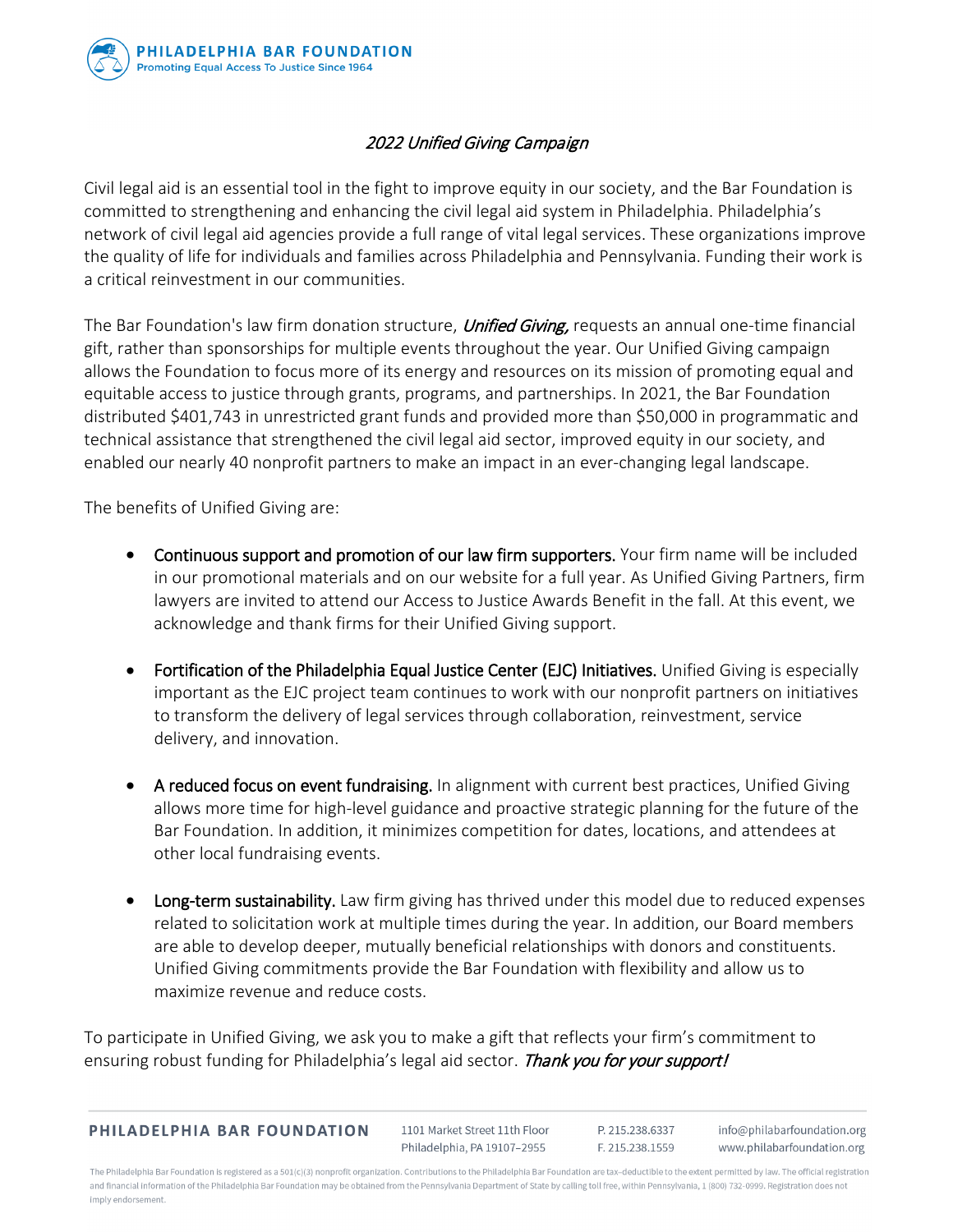

## 2022 UNIFIED GIVING PLEDGE TO THE PHILADELPHIA BAR FOUNDATION

### PLEDGE COMMITMENT

Firm name:

Our 2022 Unified Giving Pledge is:  $\frac{2022}{200}$ 

Send invoice to:

(*Name and email address of person to contact)*

#### PAYMENT INSTRUCTIONS

Please return this form via email to  $pkirk@philabar formulation.org$  and mail any checks to: Paul Kirk c/o Philadelphia Bar Foundation 440 W Sedgwick St C-114 Philadelphia, PA 19119

Please consider payment via ACH (electronic check) as an alternative to a check or credit card payment. (Credit card payments may be made at: *Philadelphia Bar Foundation Donate Page*) Your firm can use ACH payment processing to donate via checking or savings account. Tax ID number: 23-1660797 Philadelphia Bar Foundation PNC ABA Bank Routing number: 031-000-053 Philadelphia Bar Foundation PNC checking account number: 8550532180

As Unified Giving Partners, your firm will receive continuous promotion of your partnership with us in our materials, including on our website and social media platforms. Your firm will also be invited to attend our annual Access to Justice Awards Benefit and any other events planned during the year.

Signed by (name):

# THANK YOU!

PHILADELPHIA BAR FOUNDATION

1101 Market Street 11th Floor Philadelphia, PA 19107-2955 P. 215.238.6337 E. 215.238.1559

info@philabarfoundation.org www.philabarfoundation.org

The Philadelphia Bar Foundation is registered as a 501(c)(3) nonprofit organization. Contributions to the Philadelphia Bar Foundation are tax-deductible to the extent permitted by law. The official registration and financial information of the Philadelphia Bar Foundation may be obtained from the Pennsylvania Department of State by calling toll free, within Pennsylvania, 1 (800) 732-0999. Registration does not imply endorsement.